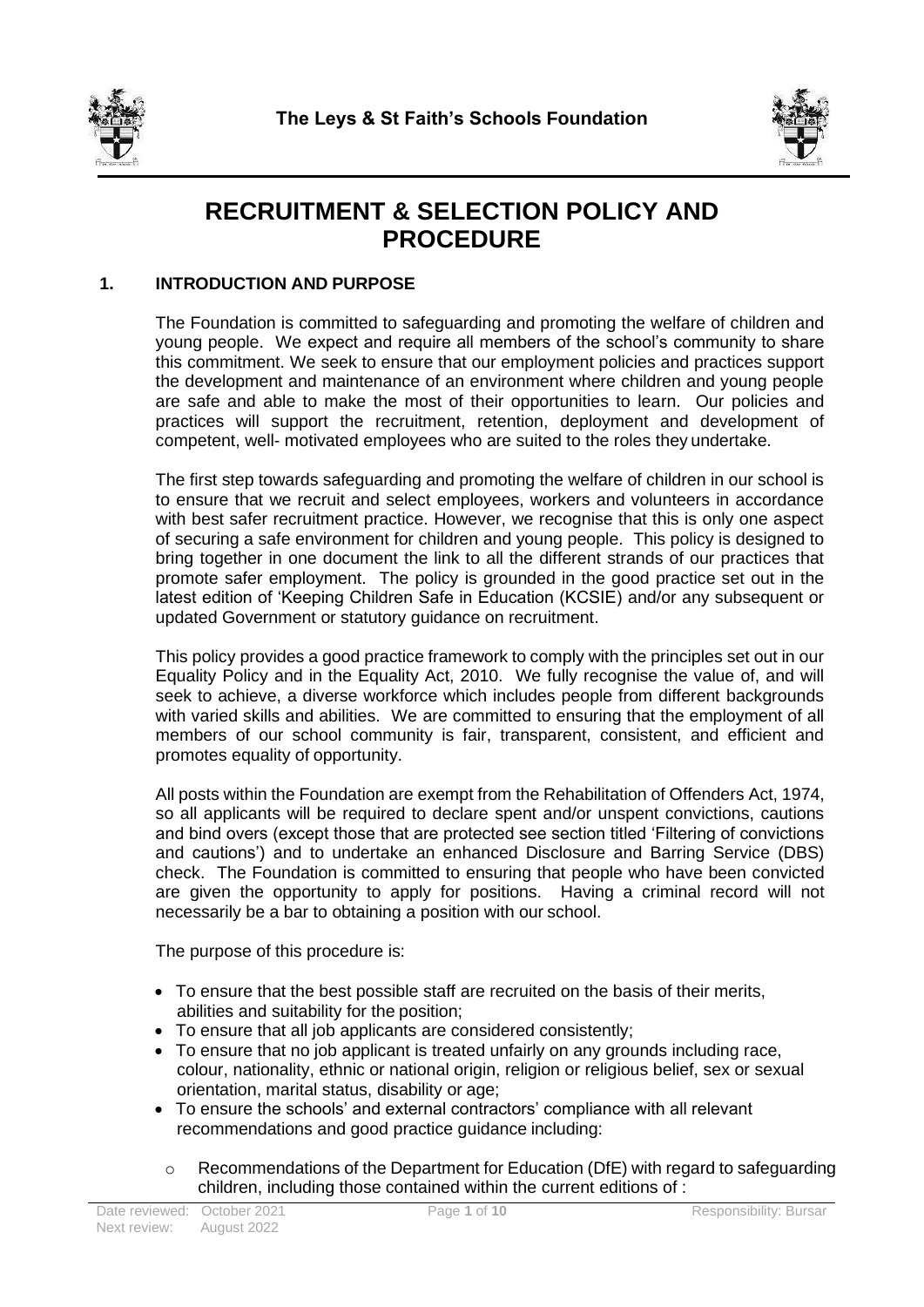- o Keeping Children Safe in Education;
- o Working Together to Safeguard Children;
- o The Independent Schools Standards Regulations;
- o The National Minimum Standards for Boarding Schools;
- $\circ$  Code of Practice published by the Disclosure and Barring Service (DBS), and
- $\circ$  The Independent Schools Inspectorate's handbook for the inspection of schools.
- To ensure that the school meets its commitment to safeguarding and promoting the welfare of children and young people by carrying out all necessary pre-employment checks.

# **2. SCOPE**

The term 'teaching staff' includes all staff directly involved in the teaching of the pupils including coaching, instructing and/or teaching through electronic media.

The term 'manager' throughout this procedure refers to the person who has responsibility for managing the recruitment of an employee or group of employees.

The term 'school' in this document refers to both The Leys and St Faith's Schools.

All records are confidential and in accordance with the Data Protection Act 2018, or any successor legislation.

# **3. THE RECRUITMENT PROCESS**

Prior to any recruitment activity, the relevant school manager(s) will take time to consider the impact of all vacancies on the successful running of the school and the outcomes for pupils.

It is the school's decision as to how, where and when all vacancies will be advertised.

Governors lead the appointment process for both the Head and the Bursar.

#### **3.1 Preparation and documentation**

The relevant manager(s) will be responsible for the recruitment and selection process, including the setting up of an appropriate selection panel consisting of at least two members of the staff (or, where relevant, governors) with the appropriate knowledge and experience of the post and the recruitment process. All recruitment and selection panels will include a manager fully trained in safer recruitment processes.

The relevant manager(s) will:

- a) Review and agree the job description, person specification and other requirements for the post;
- b) Oversee the preparation of an advertisement for internal and external publication (where appropriate). All advertisements will normally be posted internally to encourage staff development and awareness;
- c) Organise the shortlisting and selection processes, forming part of the selection panel where appropriate;
- d) Oversee the appointment process for the successful candidate, including organising an appropriate induction plan.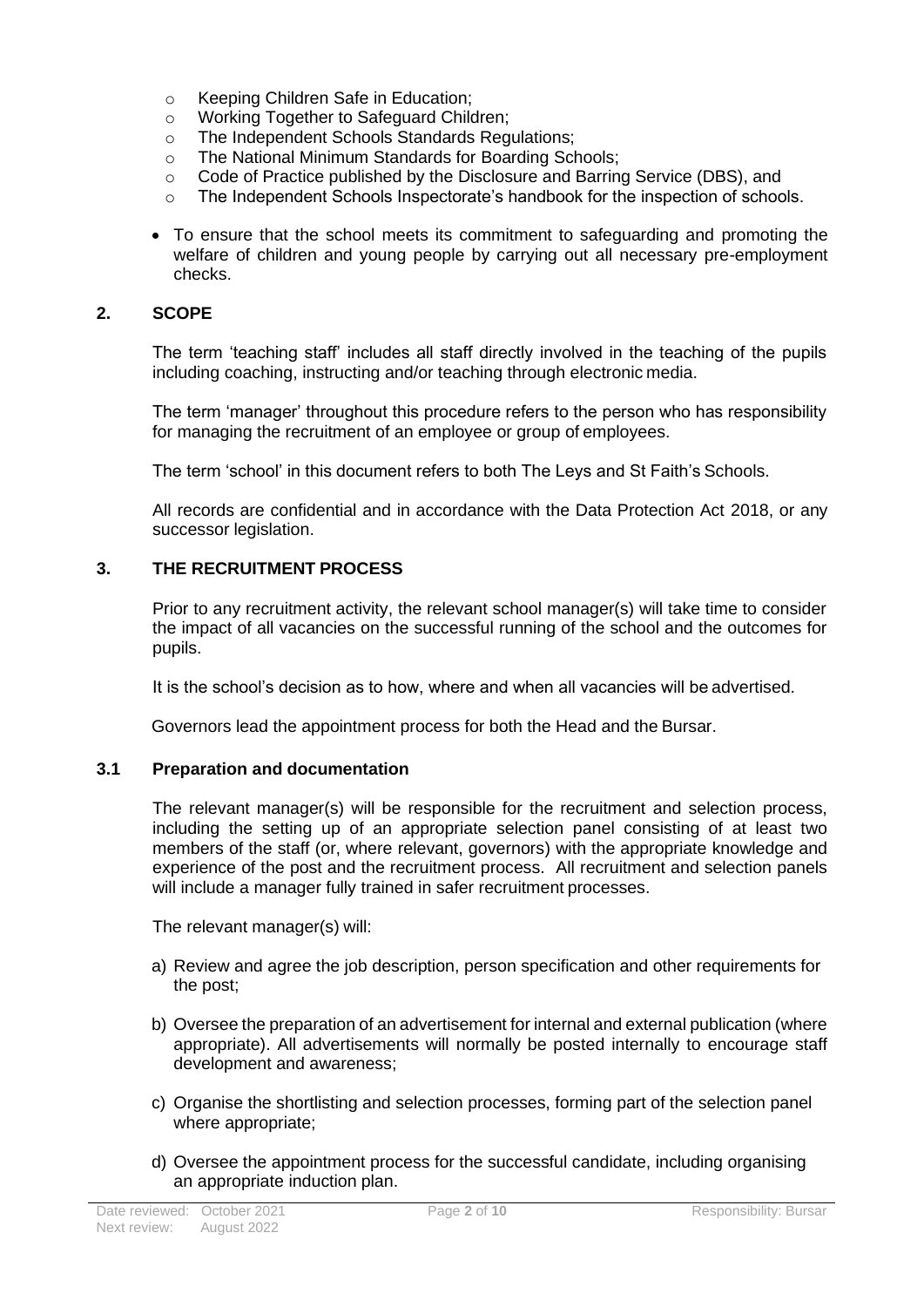# **Document preparation**

The **advertisement** will normally contain:

- The key elements of the job description and of the person specification;
- The school's statement regarding safeguarding and promoting the welfare of children including the need to provide a DBS enhanced disclosure and other checks as required by current statutory guidance;
- The school's statement regarding equal opportunities;
- Closing date for applications.

**Safeguarding Children:** All advertisements, publicity materials, applicant information packs, person specifications, job descriptions and induction material will contain the following phrase:

'*This school is committed to safeguarding and promoting the welfare of children and young people and expects all staff and volunteers to share this commitment'.* Before appointment in any role in the school, checks will be undertaken in accordance with current statutory guidance.

**Equal Opportunities:** All advertisements, publicity materials, applicant information packs, person specifications, job descriptions and induction material will contain the following phrase:

# "*This school welcomes diversity''*

The **Job Description** will normally set out:

- Job title
- Working arrangements i.e. hours / days
- Job grade
- Line manager
- Overall purpose of the post
- Key tasks and responsibilities
- Extent of contact with children / degree of responsibility

The **Person Specification** will normally set out essential criteria and desirable criteria for the post in terms of:

- Qualifications
- **Experience**
- Skills / competencies
- Other qualities / requirements needed to fulfil the post

Care must be taken to ensure that criteria could not reasonably be viewed as discriminatory.

The **information pack** for applicants will normally include:

- Information about the school
- Application form;
- Job description and person specification for the post;
- Equal opportunities statement;
- Recruitment of ex-offenders statement;
- Reference to CP/Safeguarding Policy Recruitment & Selection Policy;
- Closing date;
- Salary;
- Canvassing members of staff.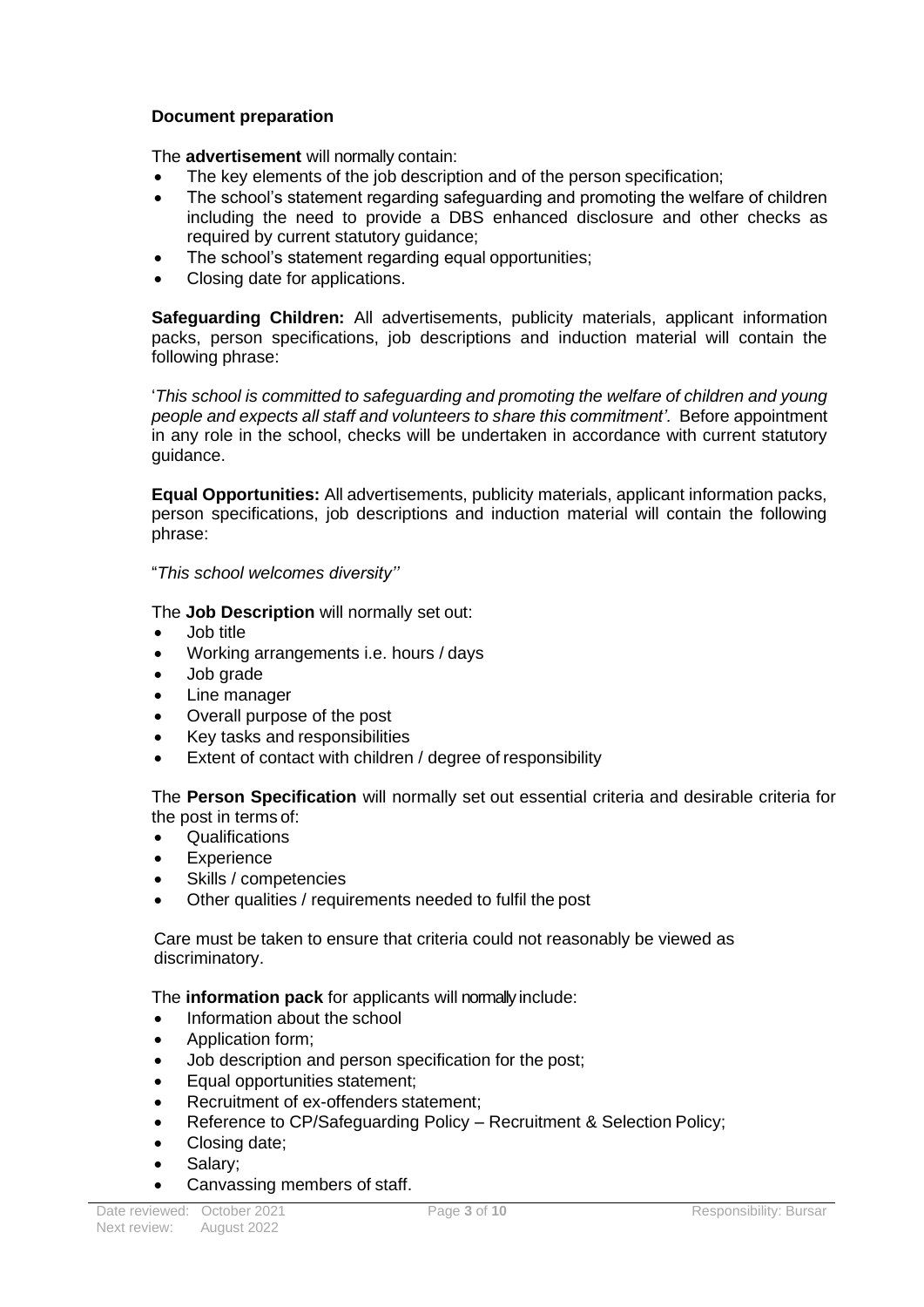All applicants will normally be required to complete the school's application form. CVs and/or covering letters alone will not normally be accepted.

# **3.2 Shortlisting**

All applicants will be assessed against the essential and desirable criteria listed in the person specification. Essential and desirable criteria may be weighted if appropriate.

Applicants invited to the selection process will be required to provide evidence of identity and relevant right to work evidence to comply with the schools' requirements (see also section 3.8).

#### **3.3 References**

Wherever possible, references will be sought and received for all short-listed applicants prior to interview. References will also be verified by the school, by ensuring they have a company stamp or are sent by company email.

Any issues of concern will be explored further with the referee and taken up with the candidate at interview, in accordance with Keeping Children Safe in Education statutory guidance or other appropriate Department of Education guidance.

#### **3.4 Selection process**

Short- listed candidates will normally be invited to attend a selection day, or days where appropriate, at which his/her relevant skills and experience will be explored in more detail.

#### **Interviews**

The selection process for all jobs will include a formal interview.

Candidates will be asked if they wish to declare anything in the light of the requirement for a DBS (formerly CRB) check from the Disclosure and Barring Service.

#### **Other selection methods**

Other selection tools to assess candidates against the essential and desirable criteria for the post will be used as appropriate and/or as set out in the person specification for the post. All applicants for teaching posts will be required to teach an observed lesson as part of the selection process.

#### **Outcomes and feedback**

Unsuccessful candidates will normally be informed by telephone and interview feedback may be given if requested if it is appropriate to do so.

#### **3.5 Conditional offer of employment and pre-employment checks**

Any offer of employment, either verbal or written, is conditional upon satisfactory completion of all relevant pre-employment checks as follows:

- The receipt of two references that are verified and satisfactory to the school covering a minimum period of 5 years;
- A satisfactory relevant DBS disclosure, including a Children's Barred List check;
- A prohibition from teaching check;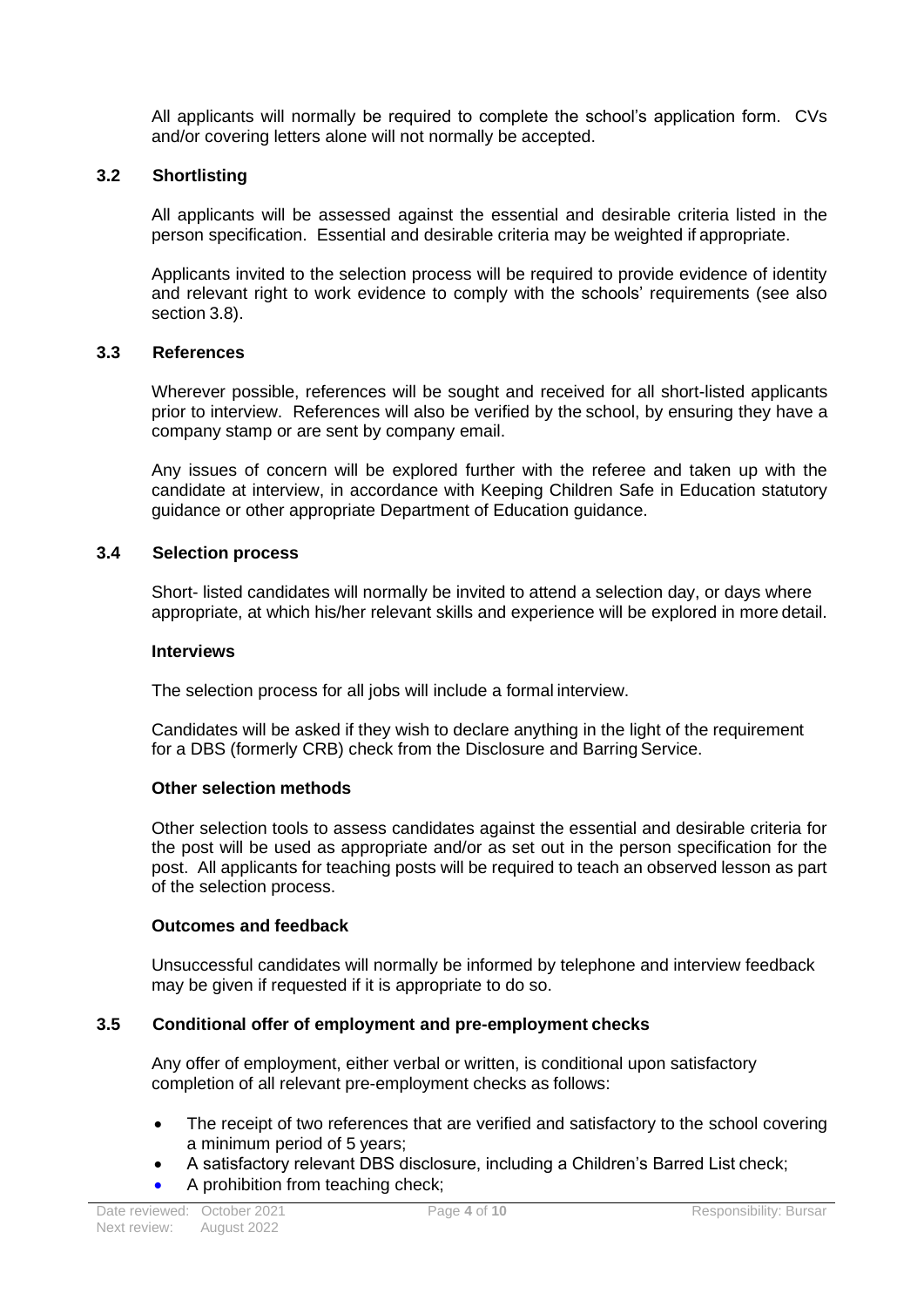- A section 128 check (for management positions as set out in the current edition of Keeping Children Safe in Education;
- Disqualification under the Childcare Act 2006 (where appropriate to the role);
- Verification of identity, right to work in the UK, professional status and qualifications (where appropriate);
- If the person has lived or worked outside the UK, further checks the school considers appropriate;
- A report from a medical practitioner of the school's choice, or appropriate medical declaration, which the school considers satisfactory;
- Agreement of a mutually acceptable start date and the signing of a contract incorporating the school's standard terms and conditions of employment (which will normally include a probationary period);

All shortlisted candidates will be asked to sign their application (if submitted electronically) to confirm that it is accurate. Any gaps in employment will be followed up at interview and, where relevant, with the referee(s).

All checks will be confirmed in writing, documented and retained on the personnel file where appropriate.

Only the Head is able to make a conditional offer of employment (for teaching roles). For support staff roles, only the Bursar may make a conditional offer of employment, unless it has been delegated to another appropriate senior manager.

# **3.6 References**

All offers of employment will be subject to the receipt of a minimum of two satisfactory professional references, one of which must be from the applicant's current or most recent employer. The references will cover a period of five years, so candidates may need to provide more than two references in some circumstances.

No account will be taken of any information relating to an applicant's health until a conditional offer of employment has been made.

The school will only accept references obtained directly from the referee and it will not rely on references or testimonials provided by the applicant or on open references or testimonials.

The school will compare all references with any information given on the application form. Any discrepancies or inconsistencies in the information will be taken up with the applicant before any appointment is confirmed and/or may affect the school's decision to engage or employ the applicant. References will be verified by the school.

#### **3.7 Criminal Records (Disclosure and Barring Service) Checks**

Due to the nature of the work, the school will apply for enhanced criminal record checks (Disclosure and Barring Service disclosures) from the DBS subject to the rules relating to Regulated Activity (see below) in respect of:

- All prospective staff members;
- Governors:
- Volunteers; and
- Other positions where the school considers it appropriate to do so.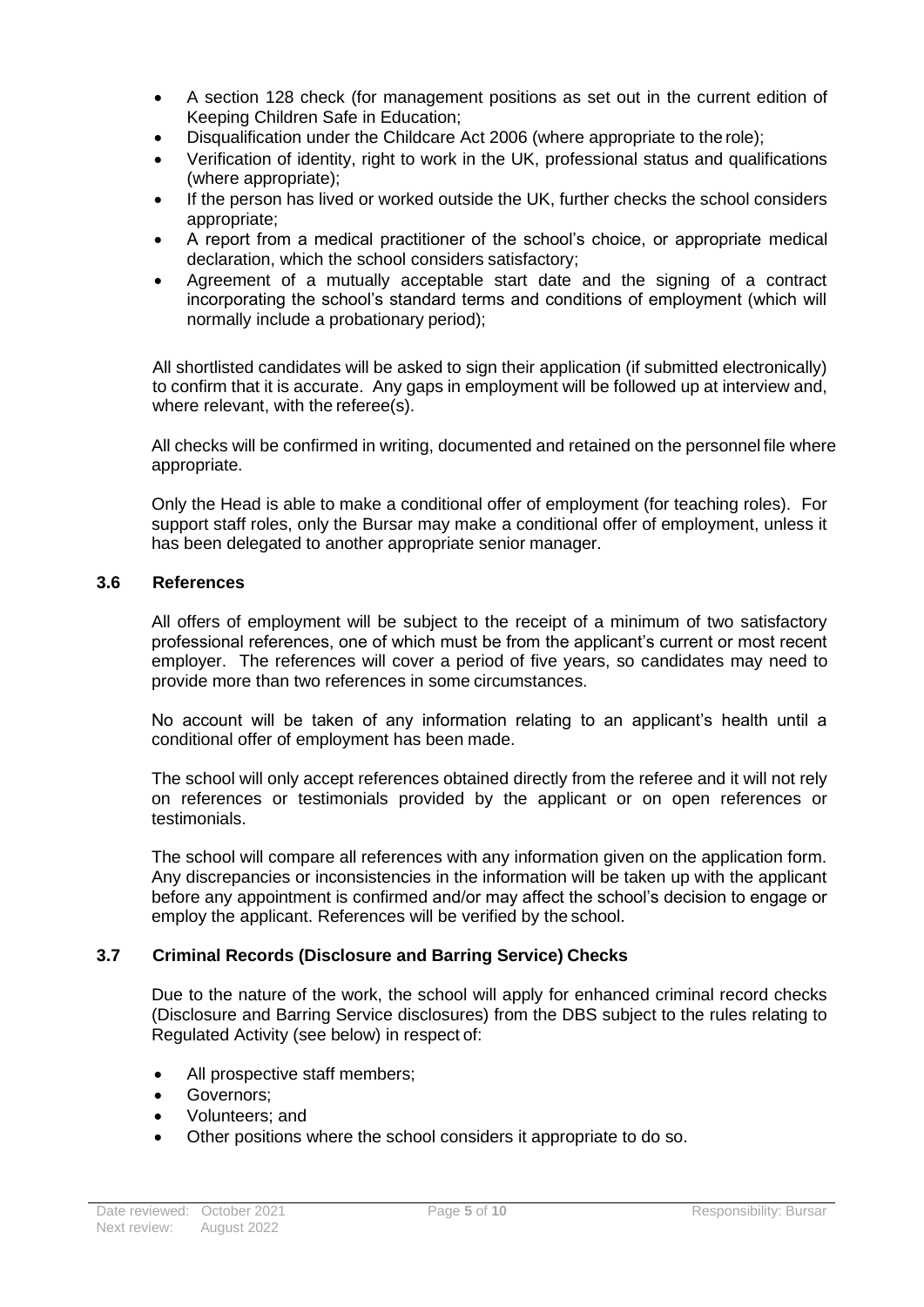# **Types of criminal record check**

There are two main types of check related to working with children that may be requested from the DBS depending on the nature of the position:

# **1) Enhanced check without a barred list check**

The enhanced check is available for those carrying out certain activities or working in regulated activity

(For the purpose of assessing whether a person is working in regulated activity, 'regular' includes 'frequent' and these are defined as follows:

- frequently (once a week or more oftern),
- or on 4 or more days in a 30 day period,
- or overnight (between 2am and 6am).).

The check contains details of all spent and unspent convictions, cautions, reprimands and final warnings from the Policy National Computer (PNC) and also includes a check of policy records held locally.

# **2) Enhanced check with barred list check**

An enhanced check with a barred list check is only available for those individuals who are in regulated activity (and a small number of other positions, such as prospective adoptive parents). It contains the same PNC information and check of locally held police records as an enhanced check, but in addition will check against the children's barring list.

# **Regulated Activity and supervision**

The school will follow the statutory guidance on supervision from the Department for Education (DfE).

#### **Teacher prohibition checks**

In addition to the DBS check, a separate check will be made to ensure that all newly appointed teachers, and anyone else employed or engaged to carry out teaching work in school is not subject to a prohibition order issued by the Secretary of State. Information about Prohibition Orders is available on the Gov.UK website. From 18 January 2016 this also includes a check on restrictions imposed by other European Economic Area (EEA) authorities.

#### **Section 128 check**

In addition to other checks, a Section 128 direction prohibits or restricts a person from taking part in the management of an independent school. A person who is prohibited is unable to participate in any management of an independent school such as: a management position as an employee or a governor or a member of the proprietor body for an independent school; or a governor on any governing body in an independent school that retains or has been delegated any management responsibilities. The school will conduct a check for a section 128 direction using the Teaching Regulation Agency (TRA). Where the individual will be in regulated activity, the barred list check will also show if a section 128 direction is in place.

#### **Childcare Disqualification**

The school will require relevant existing staff to complete a 'Staff Disqualification Declaration', if applicable, to ensure that staff are not disqualified from working with children under the Childcare (Disqualification) Regulations 2009, made under the Childcare Act 2006.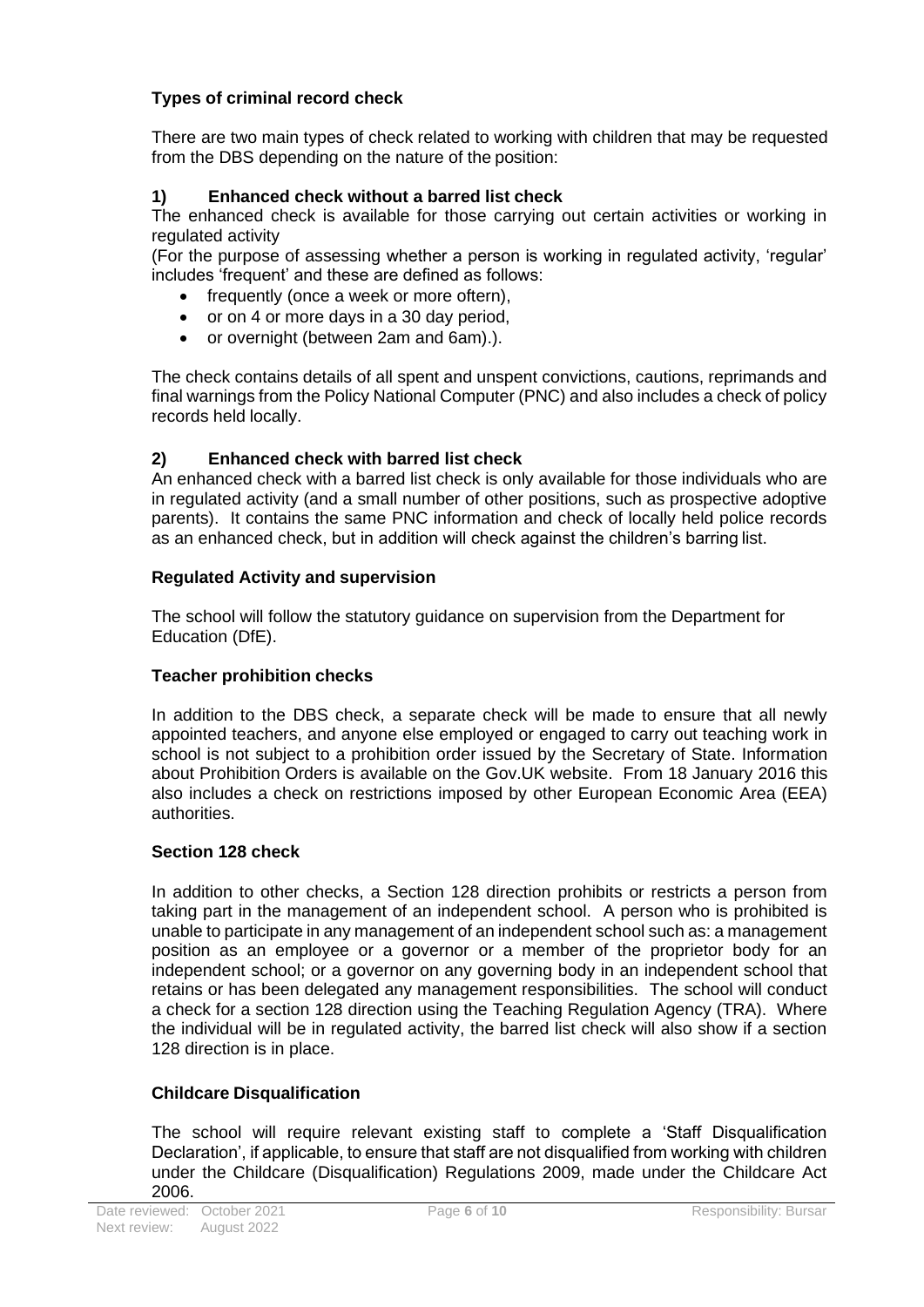In addition to requiring a written declaration from relevant existing staff, the school will require all relevant shortlisted candidates to complete a declaration as part of the recruitment process. Any relevant information that is declared which would mean that a shortlisted candidate is disqualified or disqualified by association will need to be considered and discussed with the candidate. The school could decide not to proceed with the application on the basis that the candidate is disqualified or proceed and, if the candidate becomes the preferred candidate, a conditional offer made and a waiver applied for. If the waiver isn't granted, the conditional offer can be withdrawn.

# **Use of disclosure information**

It is the school's policy to observe the guidance issued by the DfE and DBS on the use of disclosure information.

# **Commencing work without a DBS certificate**

Members of staff will not normally commence work without receipt of a satisfactory DBS disclosure. In exceptional circumstances, and subject to a risk assessment, full supervision, and the satisfactory outcomes of all other checks being in place, some appointments may commence before receipt of the DBS Disclosure. A risk assessment will always be undertaken leading to a supervision plan, which will be kept under regular review, pending receipt of a suitable DBS certificate.

# **Applicant-only DBS certificates**

The school requires all new employees to present the original copy of their Disclosure and Barring Service certificate for inspection, prior to the start of the new job.

#### **Filtering of convictions and cautions**

Filtering is the term that the DBS uses to describe the process which will identify and remove convictions and cautions which should no longer be disclosed on DBS certificates due to changes to the Rehabilitation of Offenders Act. Further guidance is available from the Gov.UK website which explains the old and minor cautions and convictions that do not need to be disclosed.

#### **Disputing a DBS certificate**

If an applicant wishes to dispute any information contained in a disclosure, he/she can do so by contacting the DBS directly. The school reserves its right to withdraw any conditional offer of employment if it considers any pre-employment check to be unsatisfactory, including the enhanced DBS check pending clarification arising from a dispute or a challenge to the DBS regarding the accuracy of information obtained.

#### **Storage of DBS certificates and other documentation**

The school will maintain a comprehensive and accurate record of all checks carried out and, as a Registered Body, will ensure that it complies with the code of practice for the correct handling and use, safe storage, retention and disposal of Disclosures and disclosure information. Disclosures and other confidential documents issued by the DBS will be stored in a single, locked, non-portable and secure place with strictly controlled access for a normal maximum of six months following their receipt. DBS information will not normally be held on personal files for longer than six months, however risk assessment forms may be retained if appropriate.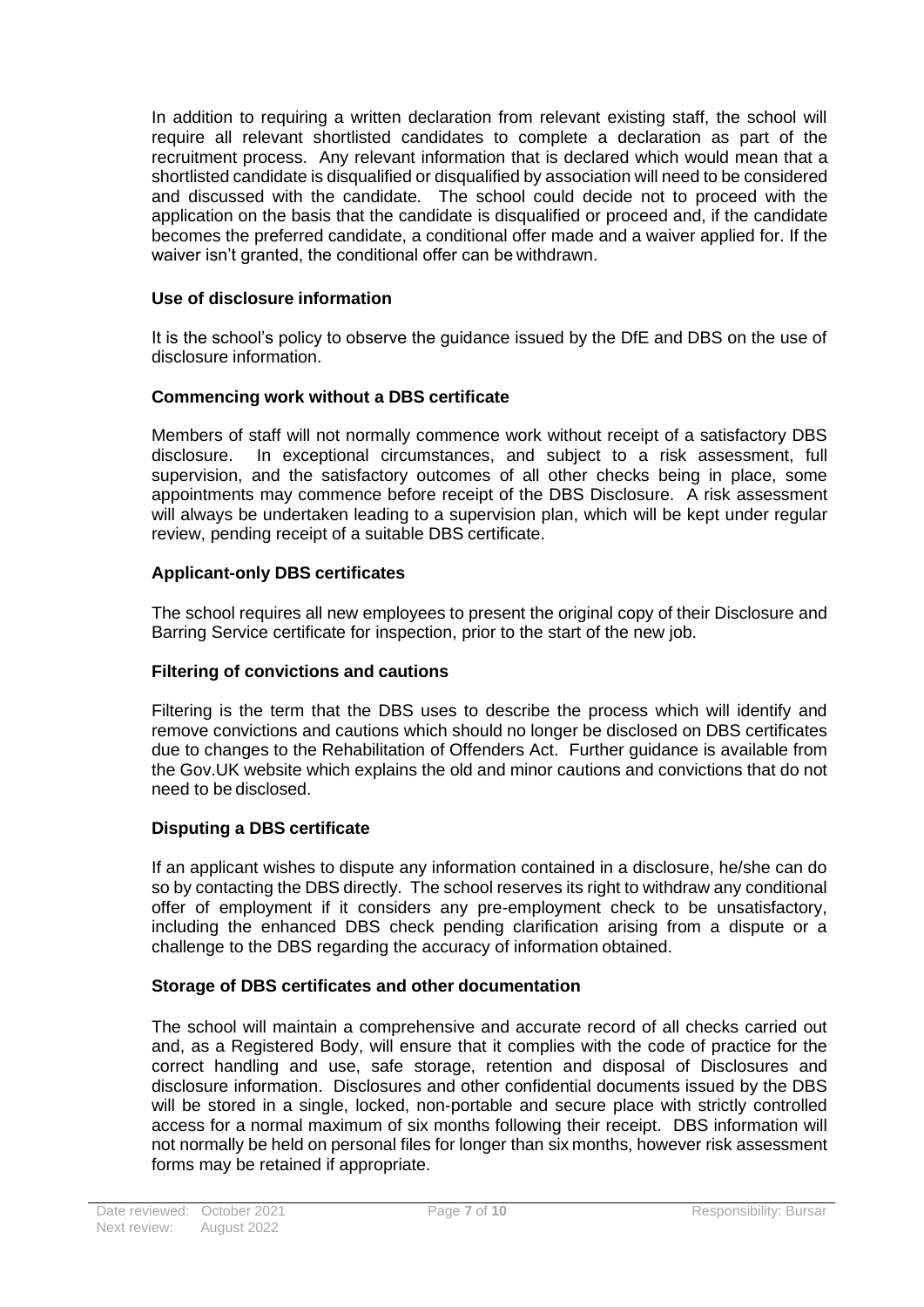#### **Agency workers and contractors**

The school requires third party employers e.g. temporary worker agencies and contractors to provide evidence that \*any of their employees deployed to work unsupervised on the school site have been subject to the appropriate DBS checks.

**\* Exception**: Contract workers who do not come into any contact with children will normally not need DBS checks. A record of such contractors will be maintained as part of the school's 'signing in system'.

# **Temporary staff (including peripatetic and supply staff)**

Temporary staff will be required to undergo the same safeguarding checks as permanent staff.

# **3.8 Verification of identity / right to work in the UK**

All potential members of staff will be required to confirm their right to work in theUK. Where an applicant claims to have changed his/her name by deed poll or any other mechanism (e.g. marriage, adoption, statutory declaration) he/she will be required to provide documentary evidence of the change.

A summary of the checks required for different roles including: employees, proprietors, volunteers, supply teachers, contractors, those undertaking work experience can be found on the intranet.

# **3.9 Single Central Register (SCR)**

The school will maintain a Single Central Register of employment checks in accordance with Keeping Children Safe in Education and the ISI Handbook. It must include (taken from the ISI Handbook):

- Enhanced disclosure;
- Proof of identity;
- Right to work in the UK
- Overseas checks (including EEA)

Where applicable It will also include:

- The date of issue of a disclosure;
- The name of the member of staff:
- The type of disclosure;
- Whether a barred list check was undertaken (for regulated activity);
- The position for which the disclosure was requested and the employment start date;
- The reference number of the disclosure;
- For management positions, whether a section 128 direction is in place;
- For those employed or engaged to carry out teaching work, including teachers, teaching assistants and sports coaches, a check that the person is not subject to a Prohibition Order;
- References and verification;
- Health declaration;
- Notes (to explain any special circumstances such as risk assessments and supervision).

The school's complete list of items to be included on the SCR will be updated from time to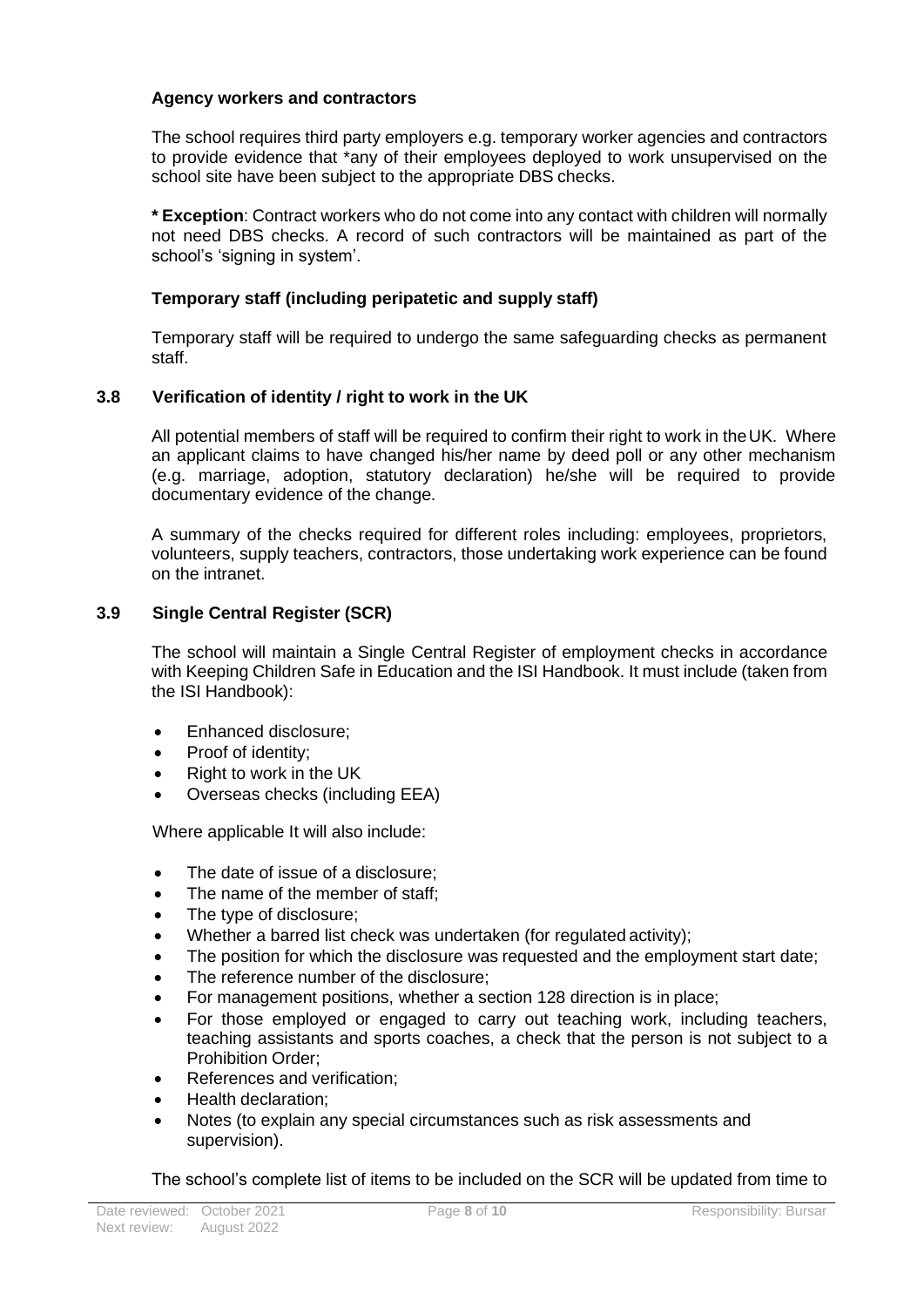time in accordance with DfE requirements. The SCR will also be overseen by school leaders and governors.

# **3.10 Recruitment of ex-offenders.**

The school will not unfairly discriminate against any applicant for employment on the basis of convictions or other details revealed. The School makes appointment decisions on the basis of merit and ability. If an applicant has a criminal record this will not necessarily bar him/her from employment within the School. Instead, each case will be decided on its facts and/or on a risk assessment basis and depending upon the nature of the role and/or conviction in accordance with the school's policy on recruitment of ex-offenders.

# **3.11 Fraudulent or False Applications.**

If a candidate's application is considered fraudulent or contains false information, the school will report the case to the relevant authority or body, and also consider reporting it to the police.

# **4. COMMENCING THE EMPLOYMENT RELATIONSHIP**

#### **4.1 Contract**

If the conditional offer is accepted and the relevant conditions are satisfied, the new employee will be issued with a contract letter and 'statement of terms and conditions of employment' before or on commencement of employment.

#### **4.2 Personnel file**

A confidential personnel file will be created for the new employee and all recruitment paperwork (including copies of documents verified when checking identity) will be included. All personnel files will be retained in accordance with the schools' relevant retention periods.

#### **4.3 Induction and Probation**

It is policy that all staff who are new undergo a structured induction and successfully complete a probationary period.

#### **5. MONITORING**

The school's policy, procedure and guidance will be monitored and updated in line with new guidance and legislation as it occurs. The application of the recruitment and induction processes will be monitored to cover:

- Staff turnover
- Reasons for leaving
- Exit interviews
- Attendance of new staff at Child Protection training

#### **6. ALLEGATIONS AGAINST STAFF AND REPORTING TO DBS/TRA**

The school will comply with the requirements of statutory guidance (the latest edition of KCSIE) with regard to reporting to the DBS and/or TRA (or any successor bodies) where it has been demonstrated that a member of staff, volunteer or governor has acted